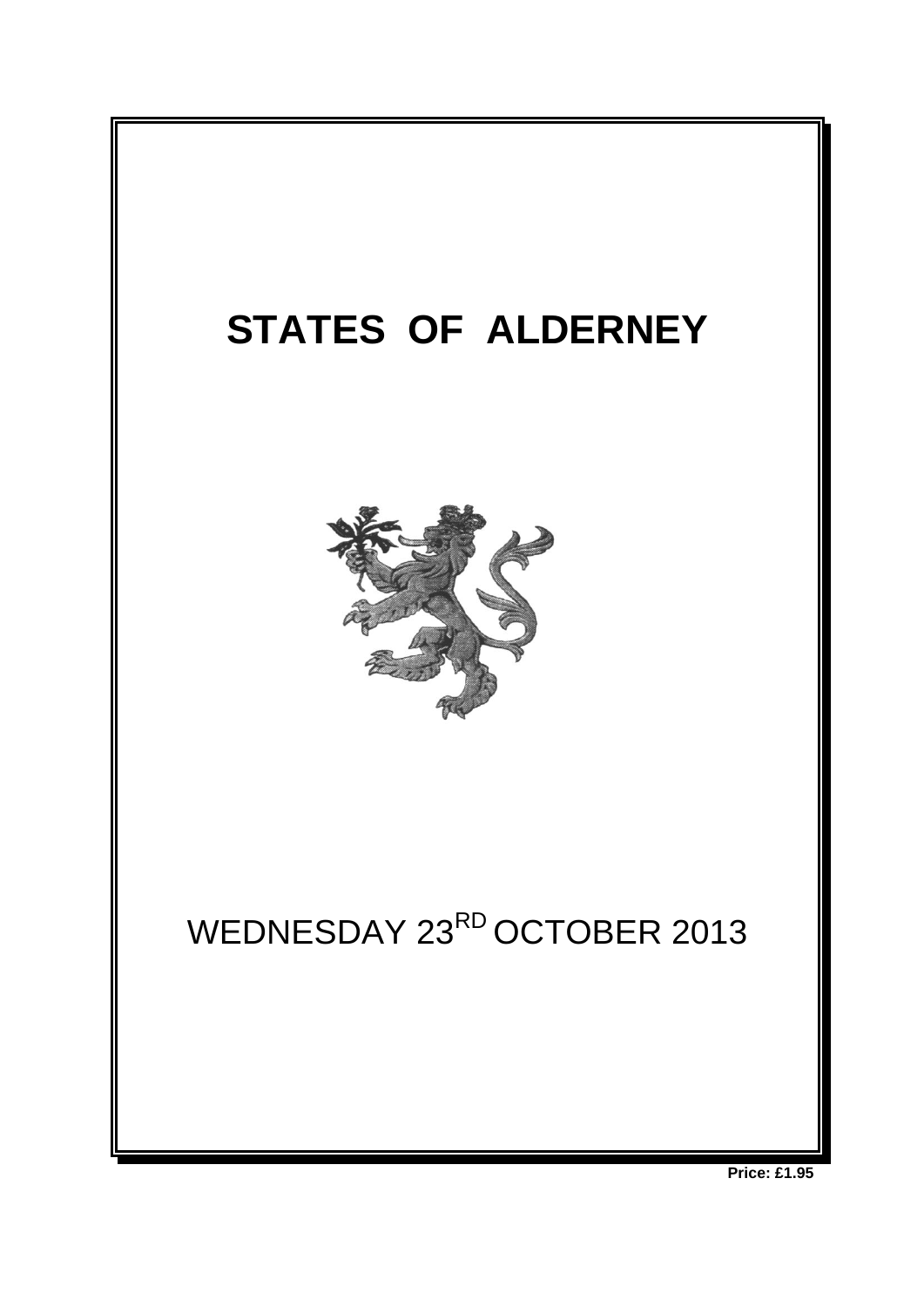# **STATES OF ALDERNEY**

# **BILLET D'ETAT**

# **FOR WEDNESDAY 23RD OCTOBER 2013**

Members of the States:

I have the honour to inform you that the Meeting of the States will be held at 5:30 pm on Wednesday 23<sup>rd</sup> October 2013. This will be preceded by the People's Meeting, which will be held on Wednesday 16<sup>th</sup> October 2013 at 7:00 pm in the Island Hall.

> W Stuart Trought President

# **Item l Register of Historic Buildings & Ancient Monuments**

**The following letter has been received from Mr Matthew Birmingham, Chairman of the Building & Development Control Committee:-**

*"Under the provisions contained in Section 50(2) of the Building and Development Control (Alderney) Law, 2002, as amended, the Building and Development Control Committee is required to publish in a Billet d'État, at least once every three years, a list of all buildings and conservation areas appearing in the Register of Historic Buildings and Ancient Monuments. The list was last published in a Billet D'Etat on 20th October 2010, and there have been no amendments made to the list since then. The list is attached.*

*I would be obliged if you could place this matter before the States with an appropriate proposition.*

> *Matthew Birmingham Chairman, Building & Development Control Committee"*

**The States is asked to take note of the list of properties appearing in the States Register of Historic Buildings and Ancient Monuments as required by The Building and Development Control (Alderney) Law, 2002.**

# **Item Il Budgets for 2014 and Revised Budgets 2013**

**The following letter has been received from Mr Francis Simonet, Chairman of the Policy & Finance Committee:-**

*"Under Section 58 of the Government of Alderney Law the Policy & Finance Committee is required to publish the proposed budgets for 2014 and report on the budget for 2013.* 

*The attached Budget Report provides a full explanation relating to the States of Alderney and the States of Alderney Water Board.*

*I* would be grateful if you would lay this matter before the States with appropriate *propositions.*

> *Francis Simonet Chairman, Policy & Finance Committee"*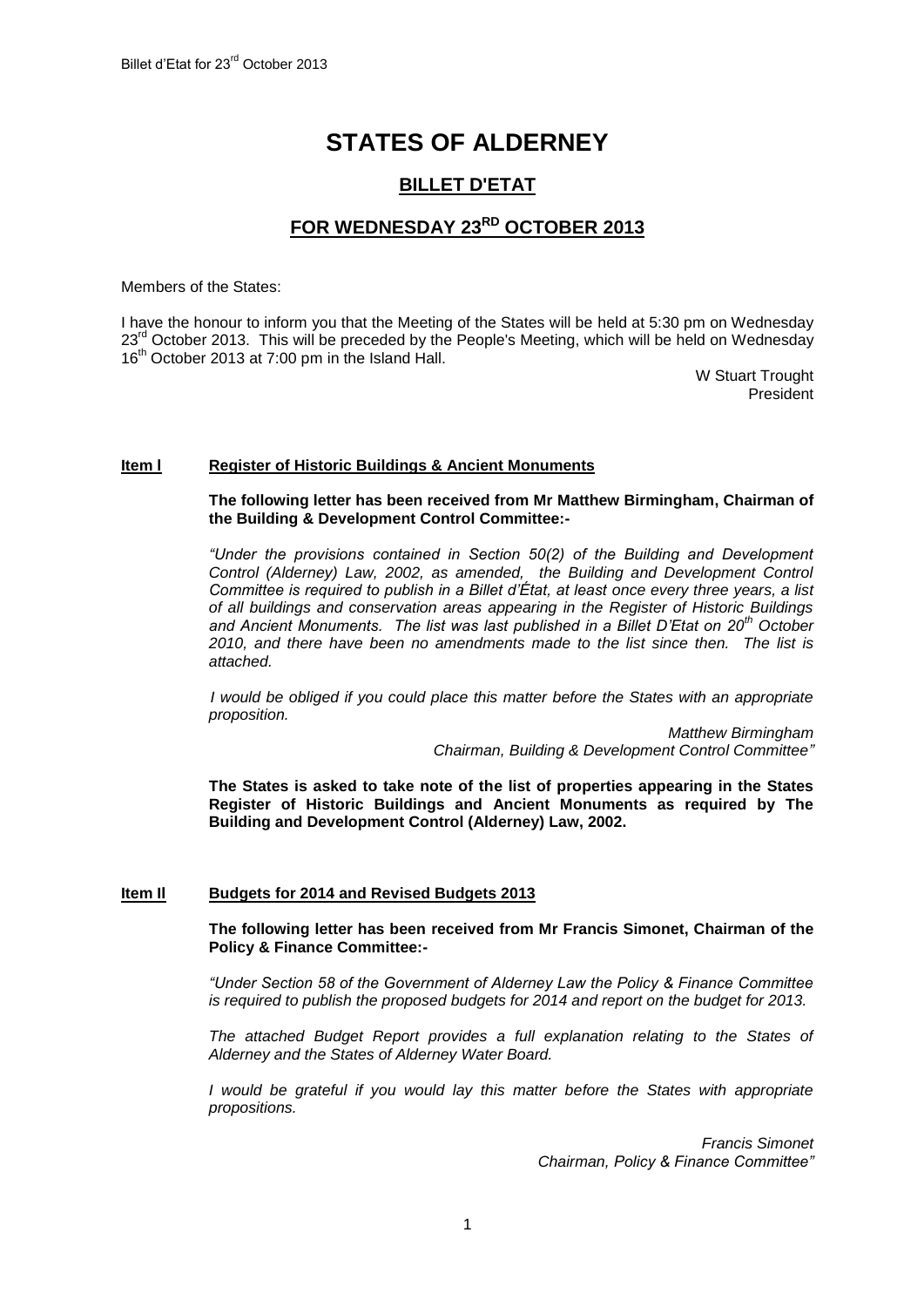**The States is asked, after consideration of the Budget Report:-**

**to accept the States of Alderney Revenue and Capital Budgets for 2014**

**to accept the States of Alderney Water Board Revenue and Capital Budgets for 2014**

### **Item IIl Occupiers' Rate 2014**

# **The following letter has been received from Mr Francis Simonet, Chairman of the Policy & Finance Committee:-**

*"You will be aware that at the end of each year the States must, by Ordinance, set the level at which the Occupiers' Rate is to be charged for the following year.*

*As mentioned earlier in the Budget Report, the Policy & Finance Committee has*  resolved that in general no increase in rates should be applied in 2014, with the *exceptions as outlined below. This follows a review of the rates by the Finance Committee and will be the third year in which no increase has been applied to domestic rates.*

*Mindful of the current pressure on local businesses, and following representation from the Business Development Tourism & Marketing Committee to examine reduced rates for local businesses, it is proposed that a 10% reduction should be applied to those categories relating to Commercial premises.* 

*In addition, it is proposed that the category relating to publically owned non-domestic properties (e) and (f) (charities and non-profit making organisations) should be reduced to zero, following the initial reduction in 2012.*

*Consideration was also given to reducing recreational & sporting premises, however it*  was noted that eligible sporting clubs could apply to the Income Tax Office for *charitable/non-profit making status, which would reduce their liability to nil.*

*It is also proposed to set the tariff relating to development buildings i.e. buildings in the course of construction, at a similar amount to outbuildings (approx 50% of the domestic*  rate). Although this only relates to a handful of properties it is compatible with current *BDCC initiatives relating to the completion of partially constructed properties.* 

*The overall effect of the above proposals will result in a reduction in revenue collected of £7.5K compared to 2013, which has been ameliorated by other savings throughout the budget.* 

*I therefore enclose a draft Ordinance entitled "The Occupiers' Rate (Level for 2014) Ordinance, 2013" and should be grateful if you would place this before the States with appropriate propositions.*

> *Francis Simonet Chairman, Policy and Finance Committee"*

**The States is asked to approve "The Occupiers' Rate (Level for 2014) Ordinance, 2013".**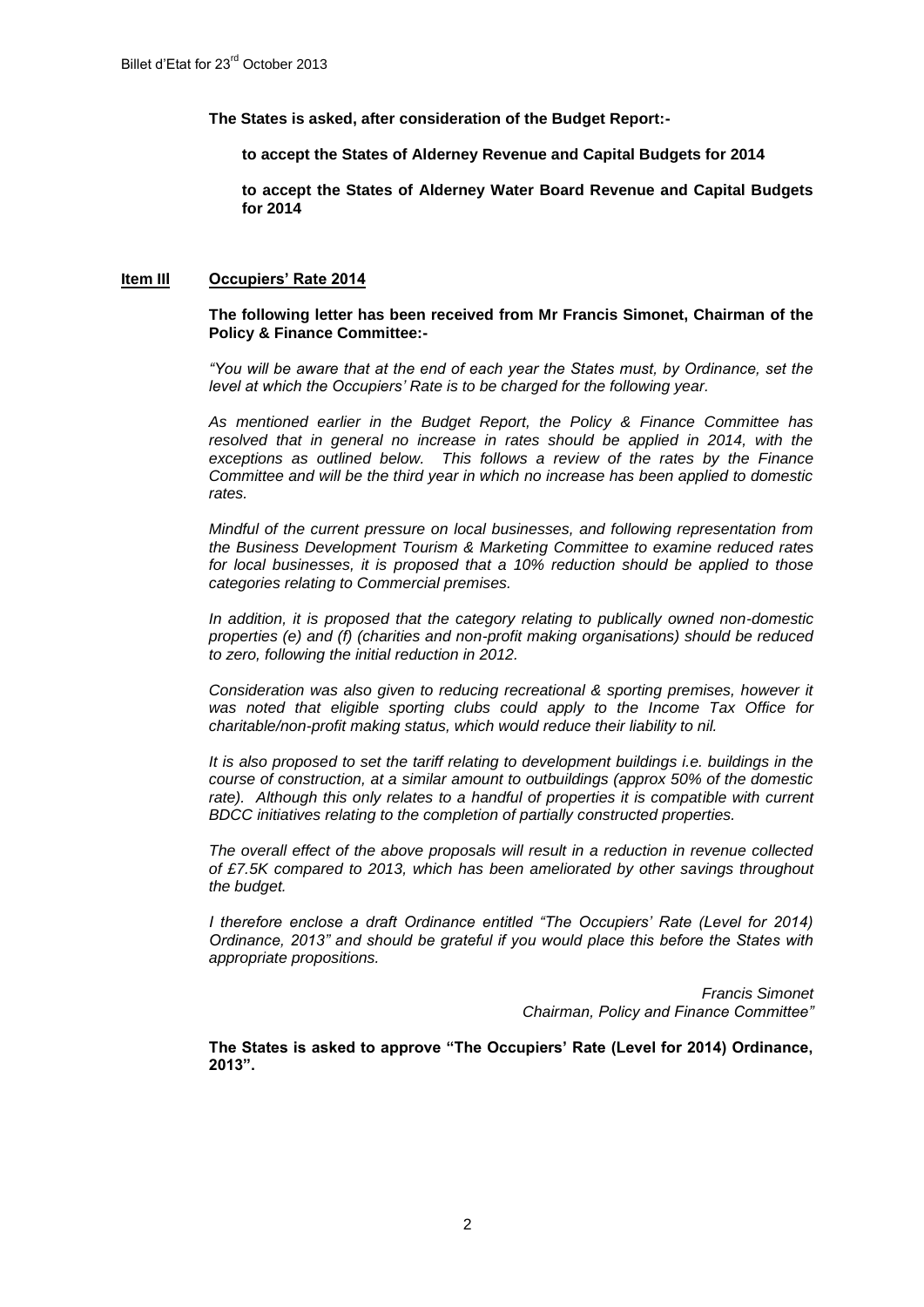#### **Item lV Proposed increase in Water Rates**

#### **The following letter has been received from Mr Louis Jean, Chairman of the General Services Committee:-**

*"The States is requested to review the Water Rate charges annually, as part of the budget process, taking into account anticipated expenditure as predicted by the Water Board Management.* 

*Following several years of above RPI increases at 10%, in order to eliminate the deficit which in 2006 had reached £105K, in 2011 and 2012 the increase was reduced to 5%.* 

*In considering the Budget for 2014, it has been agreed that going forwards the Water Board should aim to meet its operating costs in any given year to avoid a continuing deficit, which amounted to £23,547 in 2012, and is predicted at £35,710 for 2013. Balanced against this the Water Board is conscious of other pressures on rate payers, and is therefore proposing an RPIX only increase of 2.1%. This increase together with significant reductions in expenditure, to the minimum level required to operate the service, has achieved a balanced operating budget for 2014.*

*Meanwhile, as mentioned in the earlier Budget Report, I am pleased to advise that the substantial capital investment program continues to be carried out in order to improve the Board's infrastructure and to ensure that the island's water supply can be maintained at an acceptable standard. As the Board has minimal reserves this investment has been funded by way of grants from the States of Alderney, totalling in excess of £1.9 million since 2008.* 

*However it should be noted that although we now have adequate water supplies to service the Island that this resource should not be wasted. The cost of collecting and treating the supply continues to rise, with the consequential effect that the increased operating costs need to be met by the income from rates.* 

*A draft Ordinance entitled "The States Water Supply (Rates of Charge)(Alderney) Ordinance 2013" is attached, which if approved will bring the revised rates and charges into effect from the quarter commencing 26th December 2013, and will be reflected in the March 2014 Water Rate accounts, as rates are charged in arrears.*

*I* would be grateful if you would place this matter before the States of Alderney with *appropriate propositions.*

> *Louis Jean Chairman, General Services Committee"*

**The States is asked to approve "The States Water Supply (Rates of Charge) (Alderney) Ordinance 2013".**

### **Item V The Companies (Alderney) Law 1994 - Fees Ordinance 2013**

**The following letter has been received from Mr Francis Simonet, Chairman of the Policy & Finance Committee:-**

*"The prescribed fees of The Companies (Alderney) Law 1994 have been reviewed on an annual basis since they were comprehensively reviewed in 2007 following an interval of several years. Although any revised fees are not effective until the following calendar year, fees are now reviewed earlier in the year to allow maximum notice for Company Administrators.* 

*At its meeting held on 24th September the Policy and Finance Committee considered the increase for 2014. Rather than an overall RPIX increase for 2014 relating to all*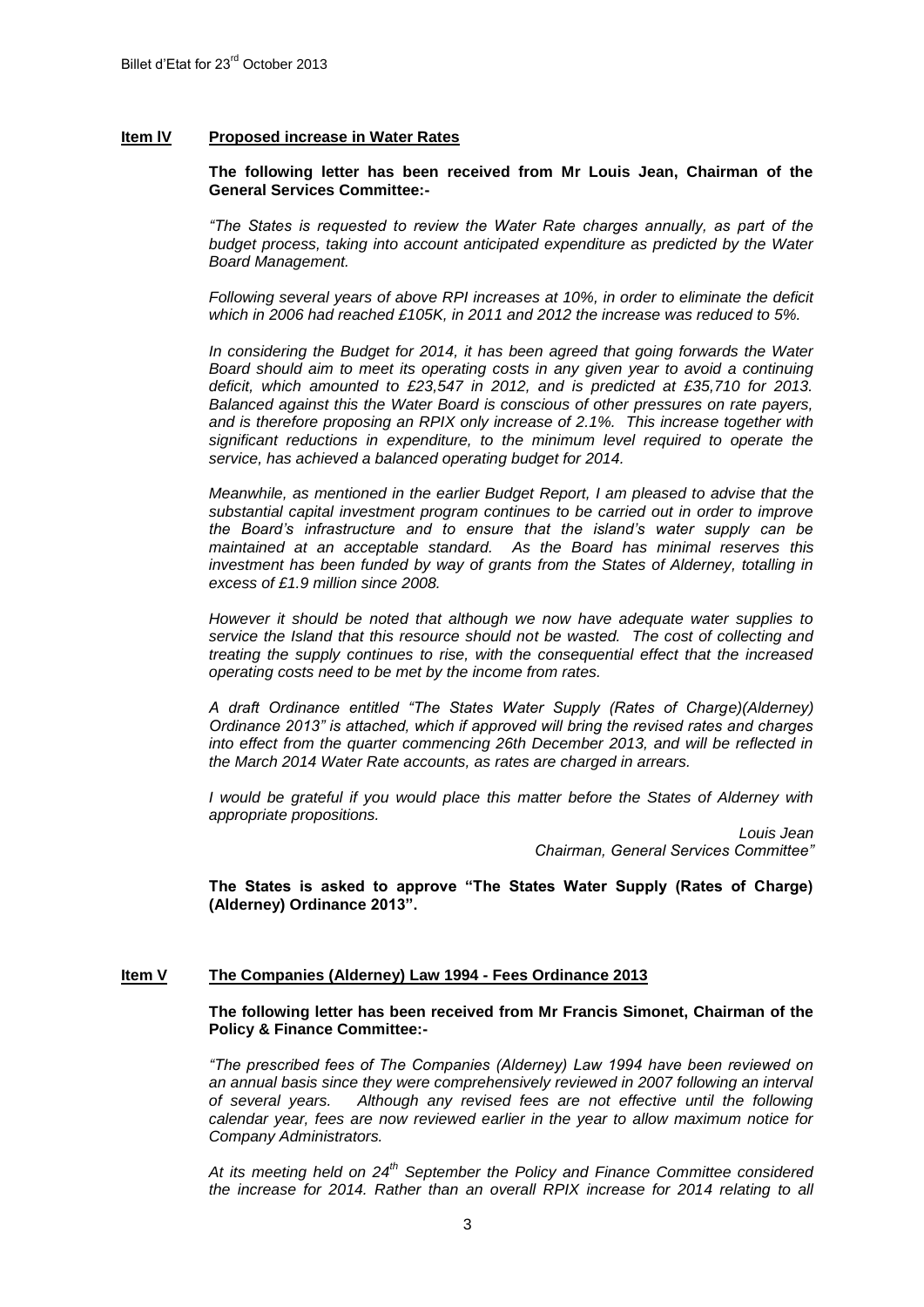*routine fees, the Committee recommends that they should remain at current levels with the exception of the penalty fees relating to late filing/restoration etc, which should be significantly increased to act as a deterrent. In order to achieve the 2014 budgeted figure, an increase of £2K, the changes required to Section 107(7), and 108(4)(b), are listed below. All other fees remain unchanged, as per the 2012 Ordinance.*

# *Section 107(7) – Late Filing Fees*

| Subsection                 | <b>Current Fee</b> | Proposed Fee |
|----------------------------|--------------------|--------------|
| (a) First Month            | £61                | £80          |
| (b) Second Month           | £120               | £160         |
| (c) Every Month thereafter | £180               | £240         |

#### *Section 108(4)(b) – Fee for Restoration to Register*

| <b>Current Fee</b> | Proposed Fee |
|--------------------|--------------|
| -181               |              |

*I therefore enclose a draft Ordinance entitled "The Companies (Alderney) Law (Fees) Ordinance 2013" and should be grateful if you would place this before the States with appropriate propositions.* 

> *Francis Simonet Chairman, Policy and Finance Committee"*

**The States is asked to approve "The Companies (Alderney) Law (Fees) Ordinance 2013".**

# **Item VI The Al-Qaida (Restrictive Measures) (Alderney) Ordinance, 2013**

# **The following letter has been received from Mr Francis Simonet, Chairman of the Policy & Finance Committee:-**

*"In 1999, the UN imposed sanctions against designated individuals and entities associated with Al-Qaida, the Taliban and Osama Bin Laden (UNSCR 1267). This was initially implemented in the Bailiwick by the Al-Qaida and Taliban (United Nations Measures) (Channel Islands) Order 2002 and at the same time the EU implemented the UN Order through Council Regulation (EU) No 881/2002. Following a successful legal challenge in 2010 to the UK equivalent of the 2002 Order in Council, the decision was taken to implement UCSCR 1267 in the Bailiwick by enacting an Ordinance under the European Communities Implementation (Bailiwick of Guernsey) Law, 1994 to implement Council Regulation (EU) No 881/2002. This was done by the Al-Qaida and Taliban (Freezing of Funds) (Guernsey) Ordinance, 2011 with corresponding Ordinances being enacted for Alderney and Sark.*

*Shortly after the enactment of these Ordinances, following the death of Osama Bin Laden and certain changes to the situation with regard to the Taliban, the UN adopted resolutions which effectively split the existing Al-Qaida and Taliban regime into two groups (UNSCR 1988 (2011) and (UNSCR 1989(2011) by removing the Taliban-related listings from UNSCR 1267 and introducing a new country-specific Afghanistan regime. The European Council subsequently adopted Council Regulation 753/2011 (EU) No 754 and Council Regulation (EU) No 754/2011 to reflect these changes. There was no need to amend the 2011 Ordinance to give effect to the removal of the Taliban-related names from the relevant listings, as this was automatically covered by the ambulatory references in the Ordinance. However, an Ordinance was required in order to give effect to the new Afghanistan-specific regime and this was dealt with by the introduction of the Afghanistan (Restrictive Measures) (Guernsey) Ordinance, 2011 with corresponding Ordinances being enacted for Alderney and Sark.*